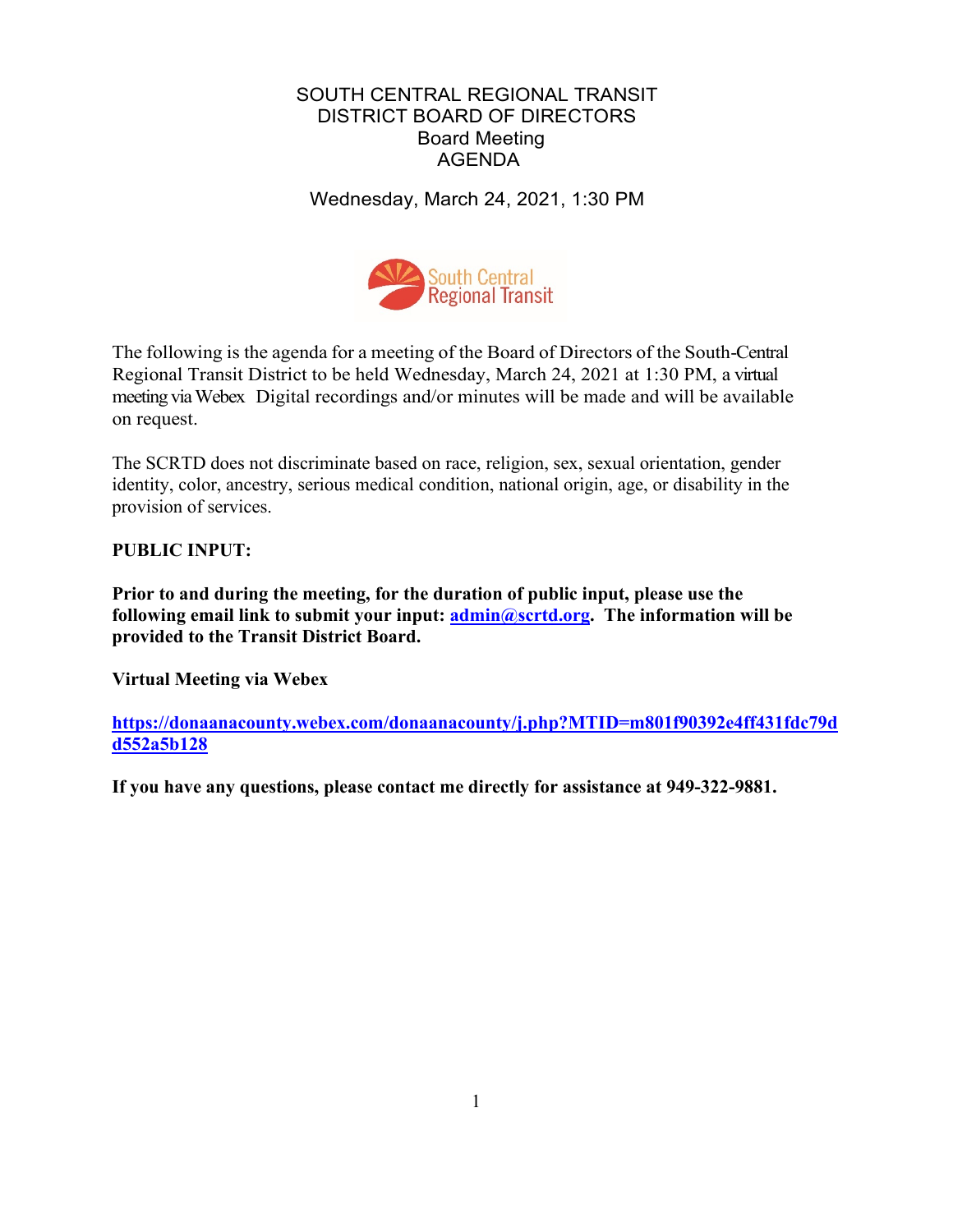## **SOUTH CENTRAL REGIONAL TRANSIT DISTRICT Dona Ana County Government Center 845 North Motel Boulevard Las Cruces, New Mexico 88007 And ViaWebex**

[https://donaanacounty.webex.com/donaanacounty/j.php?MTID=m801f90392e4ff431fdc](https://donaanacounty.webex.com/donaanacounty/j.php?MTID=m801f90392e4ff431fdc79dd552a5b128) [79dd552a5b128](https://donaanacounty.webex.com/donaanacounty/j.php?MTID=m801f90392e4ff431fdc79dd552a5b128)

### **BOARD AGENDA**

**March 24, 2021**

Call to Order

- 1. PledgeofAllegiance
- 2. Roll Call
- 3. Changes to the agenda
- 4. Public Input
- 5. Approval of SCRTD Meeting Minutes of February28, 2021
- 6. Executive Director's Report David Armijo
- 7. Budget Workshop
	- a. Draft Budget Materials Adam Shea
	- b. Development of Goals and Objectives
- 8. Board Comment
- 9. Adjourn **Next Meeting April 28, 2021**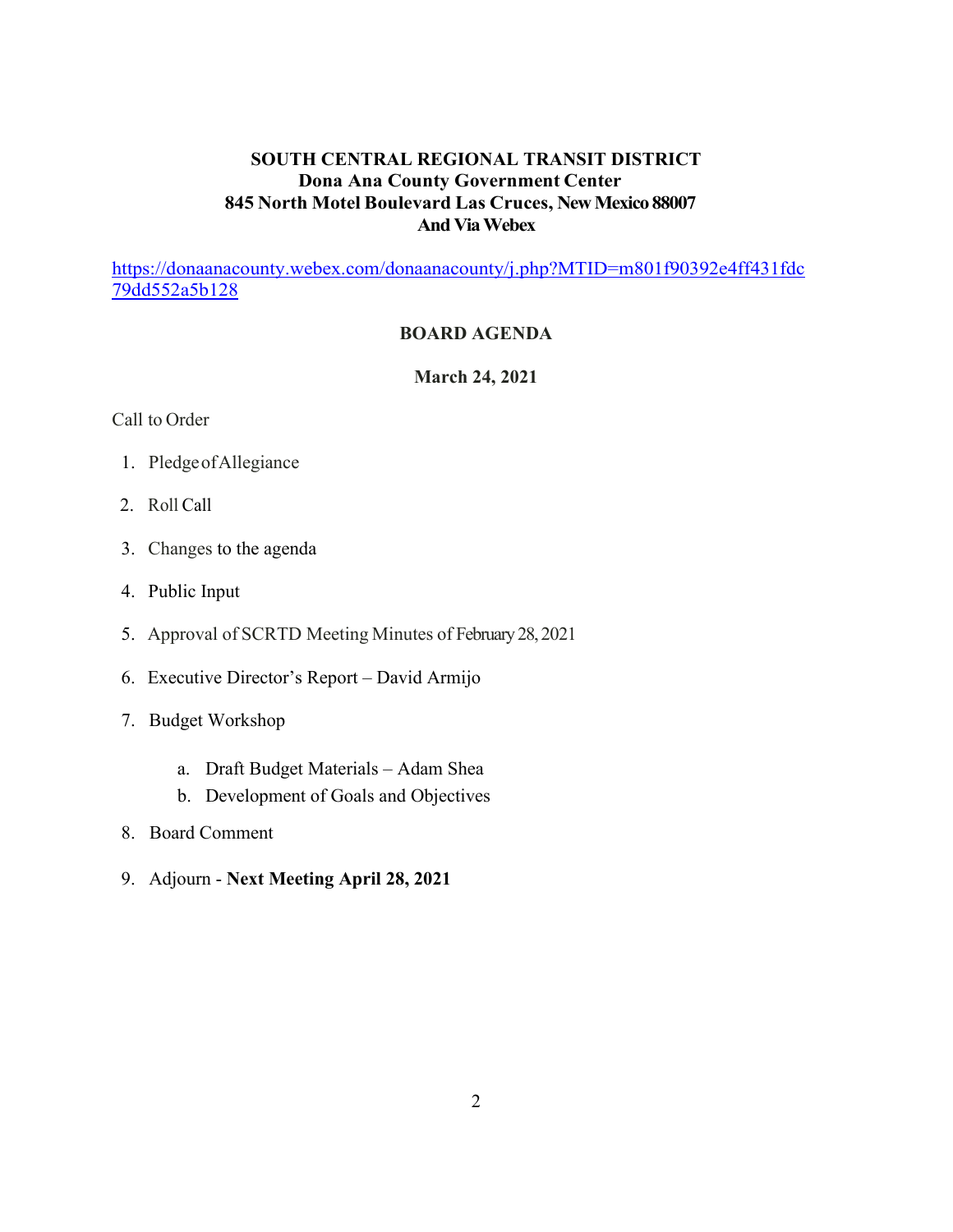## **South Central RTD Board of Directors Meeting Wednesday, February 24, 2021 - 1:30 PM Dona Ana County Government Center 845 N. Motel Blvd., Las Cruces, NM 88007**

#### **MINUTES**

#### **MEMBERS PRESENT:**

Javier Perea, RTD Chair, City of Sunland Park Yvonne Flores, City of Las Cruces Majorie Powey, Village of Williamsburg Diana Trujillo, City of Anthony Gerald LaFont, City of Elephant Butte

#### **MEMBERS ABSENT:**

Nora Barraza, RTD Vice Chair, Town of Mesilla Manuel Sanchez, Doña Ana County James "Slim" Whitlock, Village of Hatch

**SCRTD STAFF:** David Armijo, SCRTD Executive Director Sara Vasquez, SCRTD Adam Shea, SCRTD

### **OTHERS PRESENT:** Becky Baum, RC Creations, LLC, Transcriptionist

The Board decided to begin with the Executive Director's Report while waiting for the final person for quorum; no voting will take place until after quorum.

### **1. PLEDGE OF ALLEGIANCE (1:30 PM)**

ALL STAND FOR THE PLEDGE OF ALLEGIANCE.

### **2. ROLL CALL**

A quorum was determined to be present.

### **3. CHANGES TO THE AGENDA**

There were no changes to the agenda. Motioned by Diana Trujillo, second by Gerald LaFont. Passed unanimously.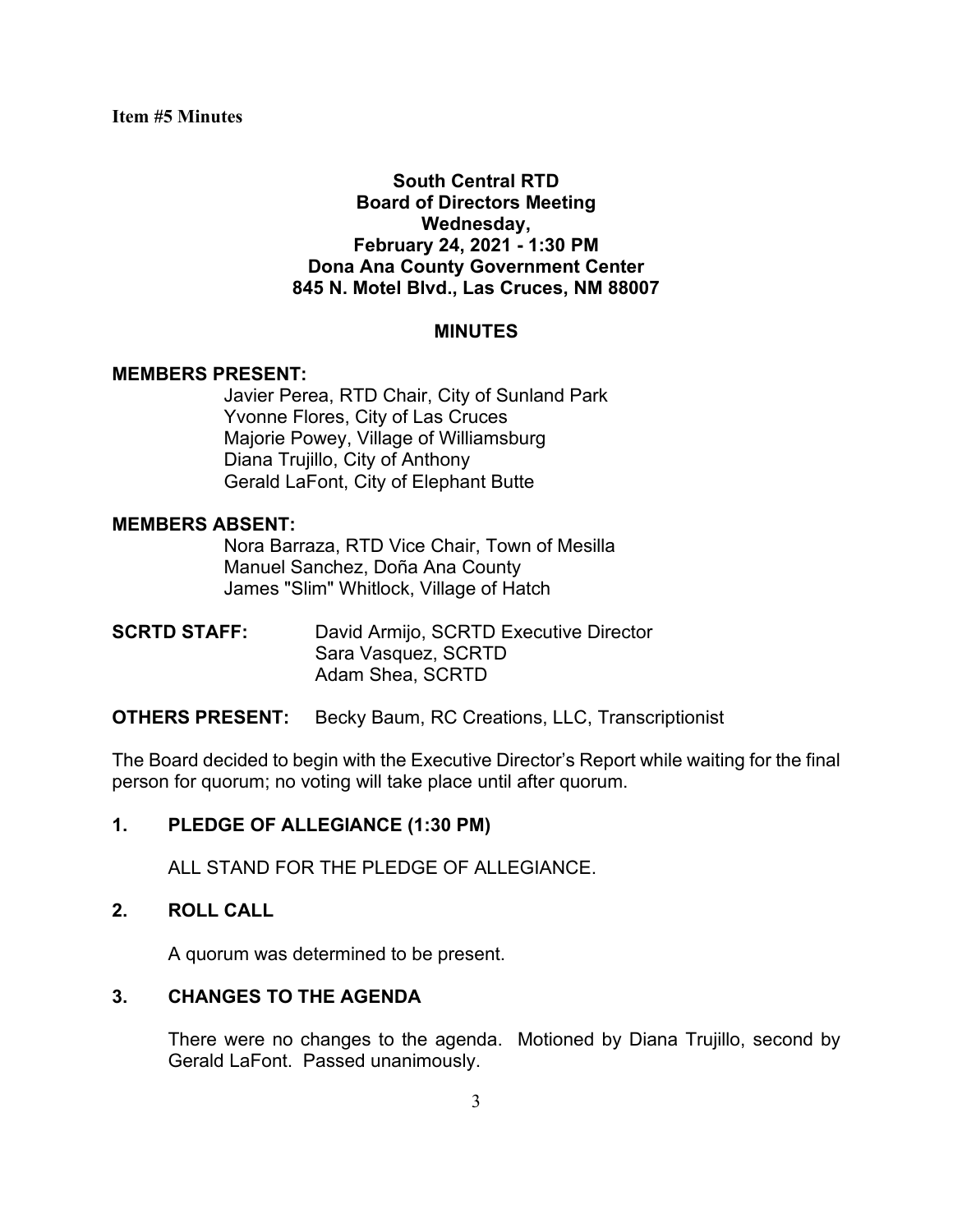### **4. PUBLIC INPUT**

There was none.

### **5. APPROVAL OF SCRTD MEETING MINUTES OF January 27, 2021**

There were no changes to the minutes. Motioned by Diana Trujillo, seconded by Yvonne Flores. Passed unanimously.

## **6. EXECUTIVE DIRECTOR'S REPORT**

David Armijo gave the Executive Director's report. Ridership has begun to increase. There were 4,700 rides for the month and staff believes ridership will continue to grow. A slide was shown comparing the current numbers to last year's numbers; roughly 3,000 rides a month going into March 2020 but then dropped off because of the pandemic. All school bus services were cut, and businesses were closing down in April 2020 with the worst month being May with 1,300 riders. However, the numbers did rise back up to 2,000 by the end of the fiscal year. When SCRTD took over the 83 Route ridership jumped to 5,587. The numbers did drop during the winter partially due to difficulty having a bus stop downtown. Currently ridership is up again which is higher than this time last year.

The February bus service changes include the Red Route adding school trips to the route. The Green Route will also bring teachers back to school again. A trip for the Red Route that was cut because of low ridership will be brought back as well as a couple new trips; an additional two hours to the round trip. The Yellow Route flipped the number three time point at the casino; it was moved to Sunland Park City Hall. Currently it travels down McNutt through downtown El Paso, into the Riverside communities, and then comes back. This has saved time which means more service and also has a natural connection to the Silver Route at City Hall; those trips are roughly every 20 minutes between the west side and Sunland Park. There is now service on Saturdays. Ridership growth is anticipated to rise with the service changes. There is still no Sunday service but will be added back once El Paso begins to add the service as well; expectation is summer. As the Board looks over the budget for next year, they can determine how to grow other routes as well.

The system map was updated by Michael McAdams with the MPO. The Yellow Route needs to look more yellow and is being corrected. Staff is considering doing an urbanized map of the southern district. An updated map has not been done since the launch of the Green Route almost two years ago. Staff decided to build the shelter on the spot at the Village Market as it was possible for two people to build it; pictures were shown of the process. A local contractor was used to put in the pad and sidewalk to connect to the regular sidewalk; it is ADA accessible. The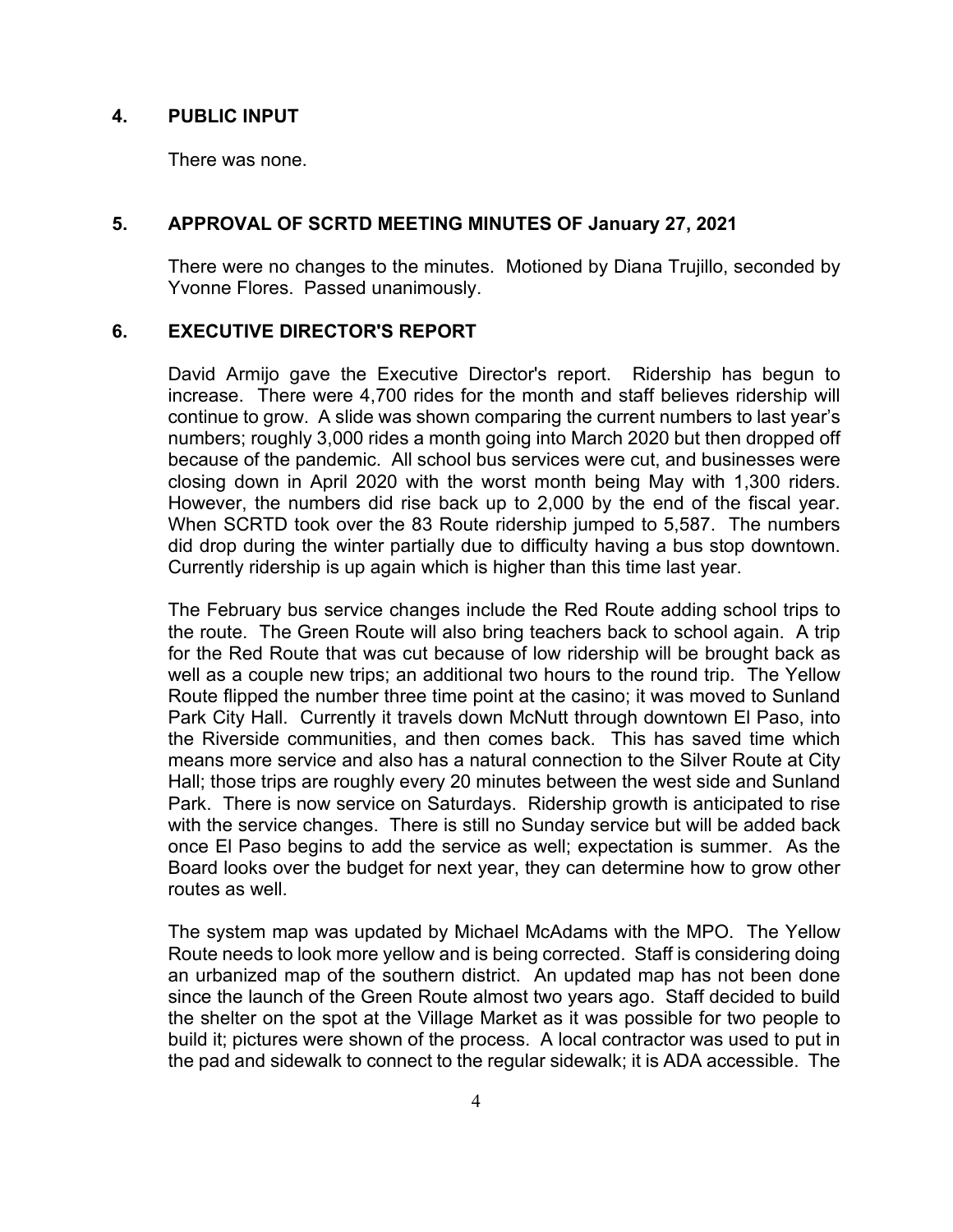shelter is by a tree for shade and has solar on the roof to be lighted at night. The contractor for the village market is currently working on landscaping and a sprinkler system in the area as well.

For the past year's budget there is \$75,000.00 programed for reserves and it was able to be held; this will continue in the next year's budget. Staff would like to reserve a bottom line of at least \$150,000.00 or more and look at leveraging the local funds and matching capital grants. Staff is looking at how they can make the budget more user friendly to see the numbers better. A suggestion is to separate the planning grant funds and capital funds. Due to other federal grants and tracking the funds, this move will eventually be required; program the rural and urban grants somewhat separately and track the local matches for each. Other changes include expanding budget line items to show expenses and operations. Staff will assume a flat budget for the next year as it is unclear what other kind of funding could be available; the CARES Act is coming to an end. The report may show what could be if more funding is received from the 5311 or 5307 grants, but staff will not program the numbers until it is confirmed; due to the pandemic things are unknown such as the Fairbox. There was a comment of how nice the buses are. The bus features two sets of doors and a ramp.

### **7. DISCUSSION AND ACTION ITEMS**

#### **a. A Resolution amending the FY2020-2021 Financial Statements and Budget as of January 2021**

Adam Shea gave the presentation. A slide was shown of the amounts from January month end; roughly \$72,000.00 for expenses. The January operating revenue from the state was received this week. Several items on the expenditures have been added to the budget concerns which are highlighted in orange on the booklet; shop supplies, tools, safety equipment, monitoring, a couple projects that were not a breakout item, IT services, personnel items of drug and alcohol testing and physicals and background checks, facility maintenance, taxes and licenses, and interest expenses. The items in yellow in the booklet are at a standard and in the green after requested revisions.

The requested revisions are shown under column G in the booklet. There is not a request for an increase but rather a request to move the funds around. January's report had several items with an overabundance of funds. After looking at what was needed for the last half of the fiscal year, the adjustments were suggested in order to have all items in the green for the year; this also allows the orange highlighted lines to have a budget allocated to them. There was discussion on the requested revision bottom line; no additional amounts but rather transferring existing amounts to other lines. Mr. Shea explained how the items are transferred. For example, the salaries have a revised budget of \$912,026.00 and used \$430,172.00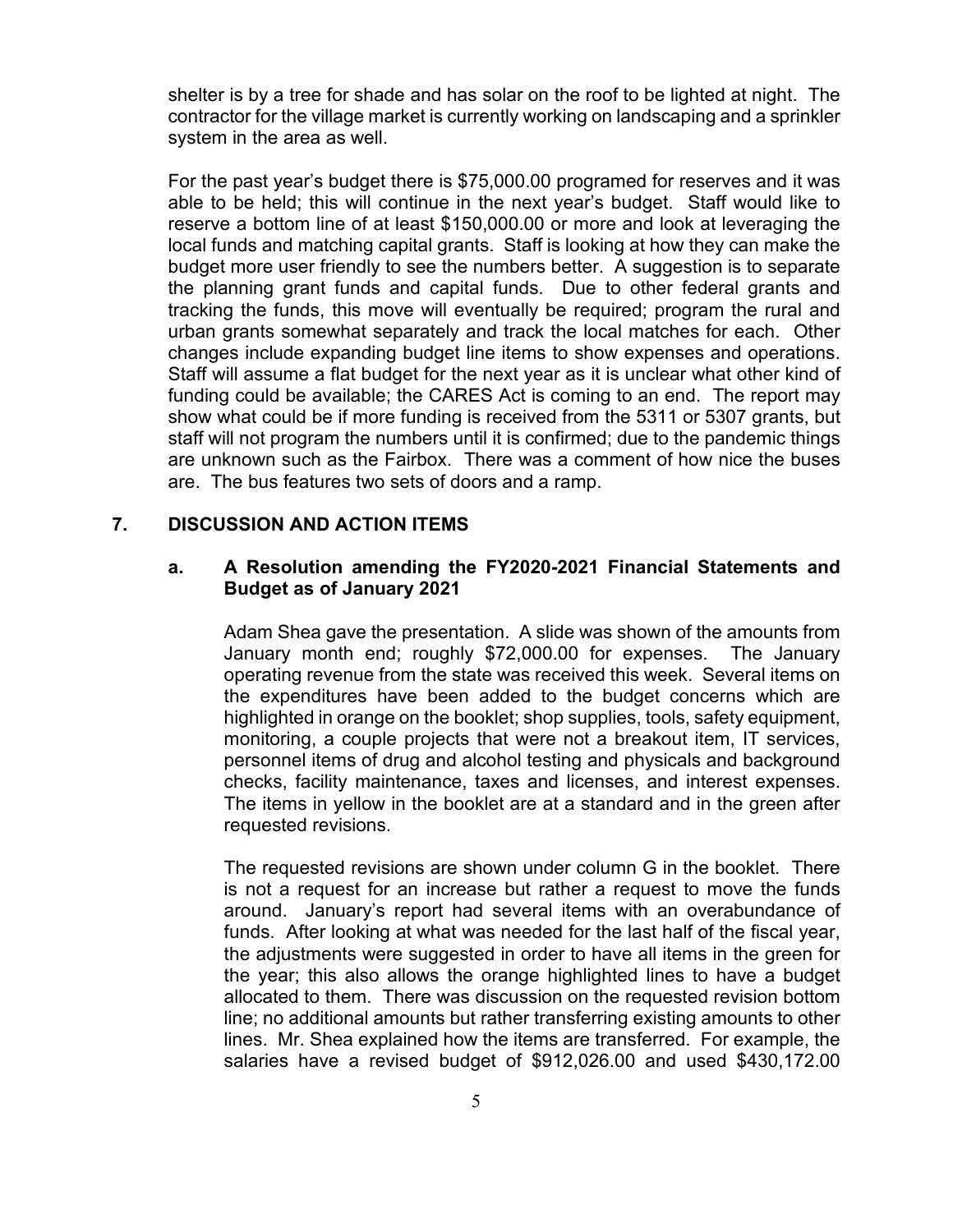through January to give a remaining balance of roughly \$450,000.00. However, roughly \$375,000.00 is needed for the remainder of the year so the overage of that amount can be moved to other lines.

There was discussion on the year-to-date of the amounts in the budget; currently they are at 47.54%. There are more capital projects and funds that will eat some of the savings from being under budget. The February numbers should show a better picture before entering the fourth quarter. The three items that were well under budget were salaries, fuel, and benefits. In regard to fuel, the hybrid electric buses do well on one tank with only gassing up once every three days and the closer facility to the operations is reducing fuel use; the closer facility also helps in labor.

Page 14 shows the revenue revisions. Mr. Shea is working with Mr. Armijo on what items are showing on the revenue; the items are primarily going towards the operations of the company but not the funded projects. The final section of the revenue called Capital Appropriations show the funded projects, such as the hybrid buses received. Staff anticipates receiving \$1,170,000.00 towards the purchase of the buses. Mr. Shea would like to list those kinds of projects on the revenue so that the Board can see what is happening. Other grants received were mentioned. Mr. Shea will work with Mr. Armijo to make sure everything is billed out that is needed to cover expenditures. The proposed changes make it more user friendly to have all operations revenue in one area with all others in a separate area; presentations will include revenue for operations and expenditures against them as well as how they are doing as a whole. There were comments of how good the reports are with the revisions, especially the revenues.

Motion by Yvonne Flores, second by Diana Trujillo. Passed unanimously.

#### **b. Discussion on use of 5307 Urban Funding and Designation as Grant Recipient**

David Armijo gave the presentation. It has been a point of discussion in emails with the Board Members; especially Javier Perea. Within the last year federal funds for southern New Mexico are available. Series of discussions and meetings with staff have occurred. There has been an impasse with Sun Metro but there has been progress with the local regional office of FTA from Fort Worth. A letter was developed and signed by Mayor Perea, Mayor Trujillo, and Commissioner Ellins to acquire funds for the southern district service area and the urbanized area of El Paso that includes Chaparral, Anthony, Santa Teresa, and Sunland Park.

The amount of money that is available is \$542,000.00 a year based on demographics with a little over \$14.5 million for the region. The funds would be good for capital operating especially as it is reoccurring. Because of the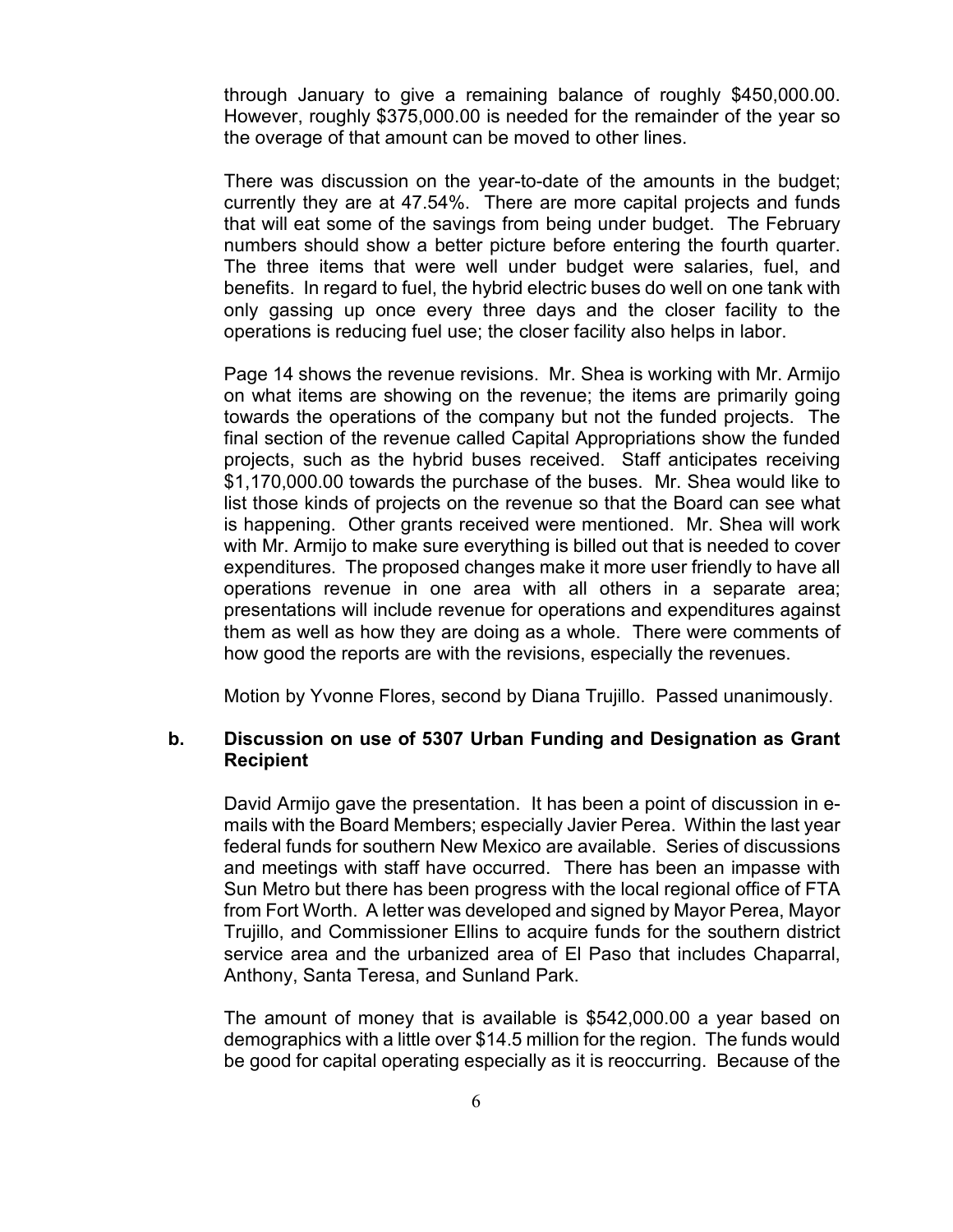CARES Act the 5307 funding is an urbanized funding for the service area and is based on population and actual service. Most of the ridership and dollars have been from the former 83 Route and NTD. The additional routes of the Purple, Turquoise, and some Red Routes are part of the service area which allows them to use the ridership and dollars into the mathematics of the report. The CARES Act has frozen the level of ridership and funding because they are low due to the pandemic. This means fiscal year 2021 has \$542,000.00 and fiscal year 2022 will have \$542,000.00; the fiscal year runs from October to September.

In December there was an effort to sign another CARES Act of over \$900 million which gave an additional \$272,000.00 for the current fiscal year. The current fiscal year now has potentially \$800,000.00 available. The \$272,000.00 can be used for operating or capital. The 5307 Urbanized money is intended for capital which also means the cost of operating the service. This means the new Sunland Park facility can all be subject to the funding which could free up funds in the southern district and open up dollars in the 5311 that could be used further north. A potential effect of this is bringing service into Sierra County which will be discussed at another meeting.

The next step is to have a meeting schedule. Mr. Armijo will send an e-mail to connect with Mayor Leeser and his support staff which is where the letter went to. He suggested having a presentation with their Board during one of their meetings; put it on their agenda. Until the transit district becomes a direct grant recipient, they will need to have the El Paso Mass Transit Board to allow them to share in the funds. If it is not possible to get their board to recognize the SCRTD as a grant recipient and make them a sub-recipient to them then El Paso could potentially take the funds. There was agreement of having a meeting with El Paso. If El Paso decides to take the funding, then the SCRTD will enter into a conversation between the two governors. Mr. Armijo pointed out that the SCRTD transports people from El Paso from three different locations and they could argue to request more. Furthermore because of the added ridership into El Paso's Sunland Park agreement it increased the revenues that their region received; more funding was also received by El Paso.

If the SCRTD does not receive the funding they would ask for a split letter such as with White Rock; money is split between Austin and White Rock. When a split letter is done the SCRTD would have to submit for the grant and get their own designation; they would be separate from Sun Metro. The downside is a year of funding could be missed due to becoming a designated grant recipient. Mr. Armijo has sent a letter to the regional office in an attempt to freeze the funds until this is resolved and believes he has been successful. The best way to look at this is everyone is gaining money with higher ridership and more grants.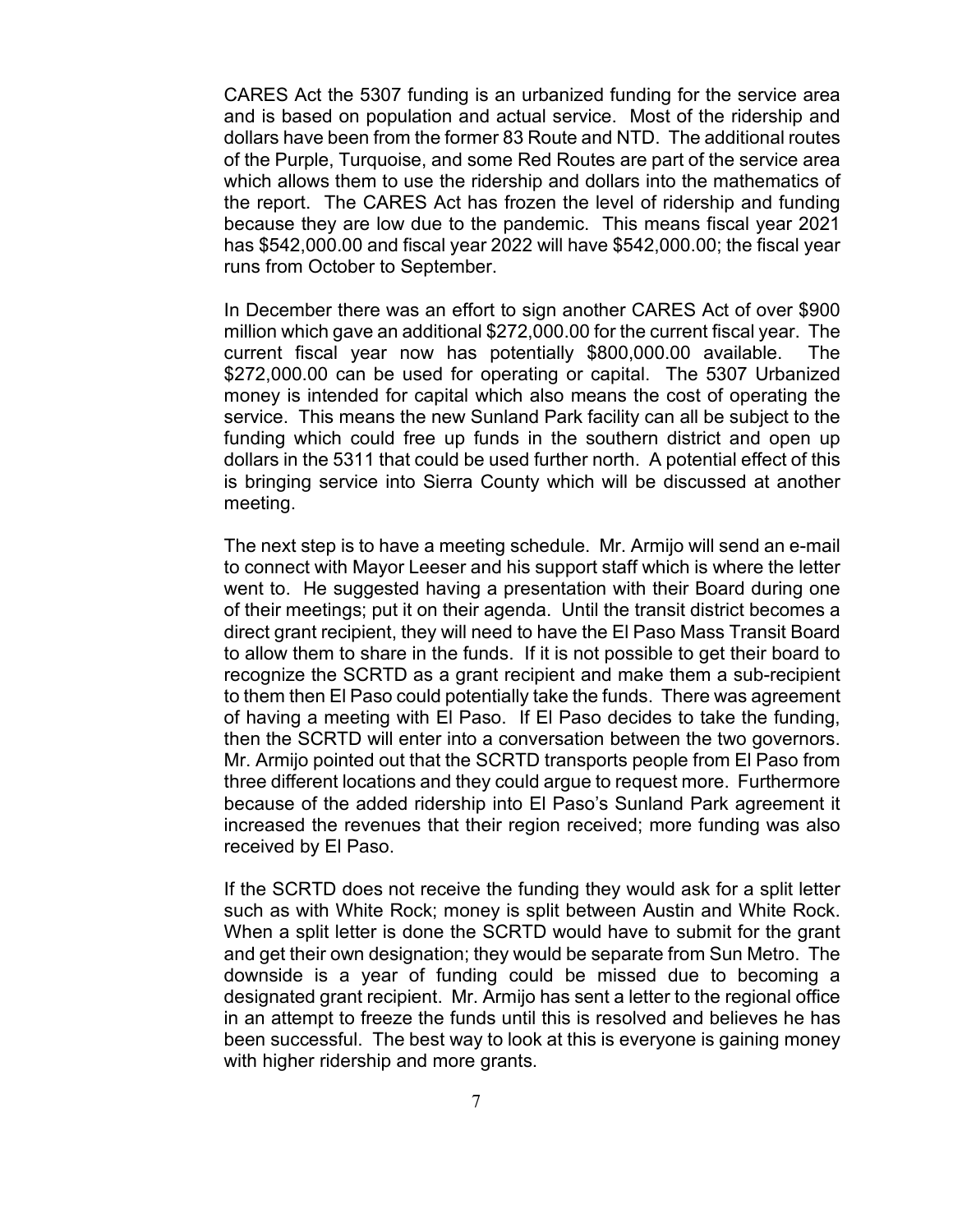One item mentioned in the letter is one of the issues of the region is because when the SCRTD began four years ago there was an attempt to put them on the El Paso MPO board. At that time, the El Paso MPO should have changed the designation for the region as funds were going to southern New Mexico and being tapped by Sun Metro on behalf of Sunland Park without any conversation with the transit district. The SCRTD was blocked from receiving that funding. Staff is still learning and working through what can be done to benefit all as it is all one neighborhood. Mr. Armijo would like to eventually have a discussion with the Mayor of Las Cruces to inform him and have him inform others in El Paso.

Eduardo Calvo from the El Paso MPO commented that they need to read the guidance that was received directly from FTA from Don Koski District 6. He spelled out the two paths available and Mr. Calvo strongly recommends that the SCRTD follows that guidance. Recently he was made aware of the MPO's role in these discussions. The 5307 federal funds go into the MPO's TIP and their role is to guide the discussions between Sun Metro and SCRTD in terms of some agreement to split the 5307 in the most equitable way. The first step was to send the letter to the Mass Transit Board which has been done and now the next step is for Sun Metro to respond.

## **8. BOARD COMMENT**

The Board thanked Mr. Calvo for joining the meeting and his input and knowledge. Mr. Calvo assured the Board that the El Paso MPO will do what they can to advance and encourage the conversations and find a way to do it. They have requested guidance from the FTA on how other regions have done the splits. Javier Perea thanked him for the cooperation.

# **9. ADJOURNMENT - Next meeting March 24, 2021**

\_\_\_\_\_\_\_\_\_\_\_\_\_\_\_\_\_\_\_\_\_\_\_\_\_\_\_\_\_\_\_\_\_\_\_\_\_\_ **Chairperson**